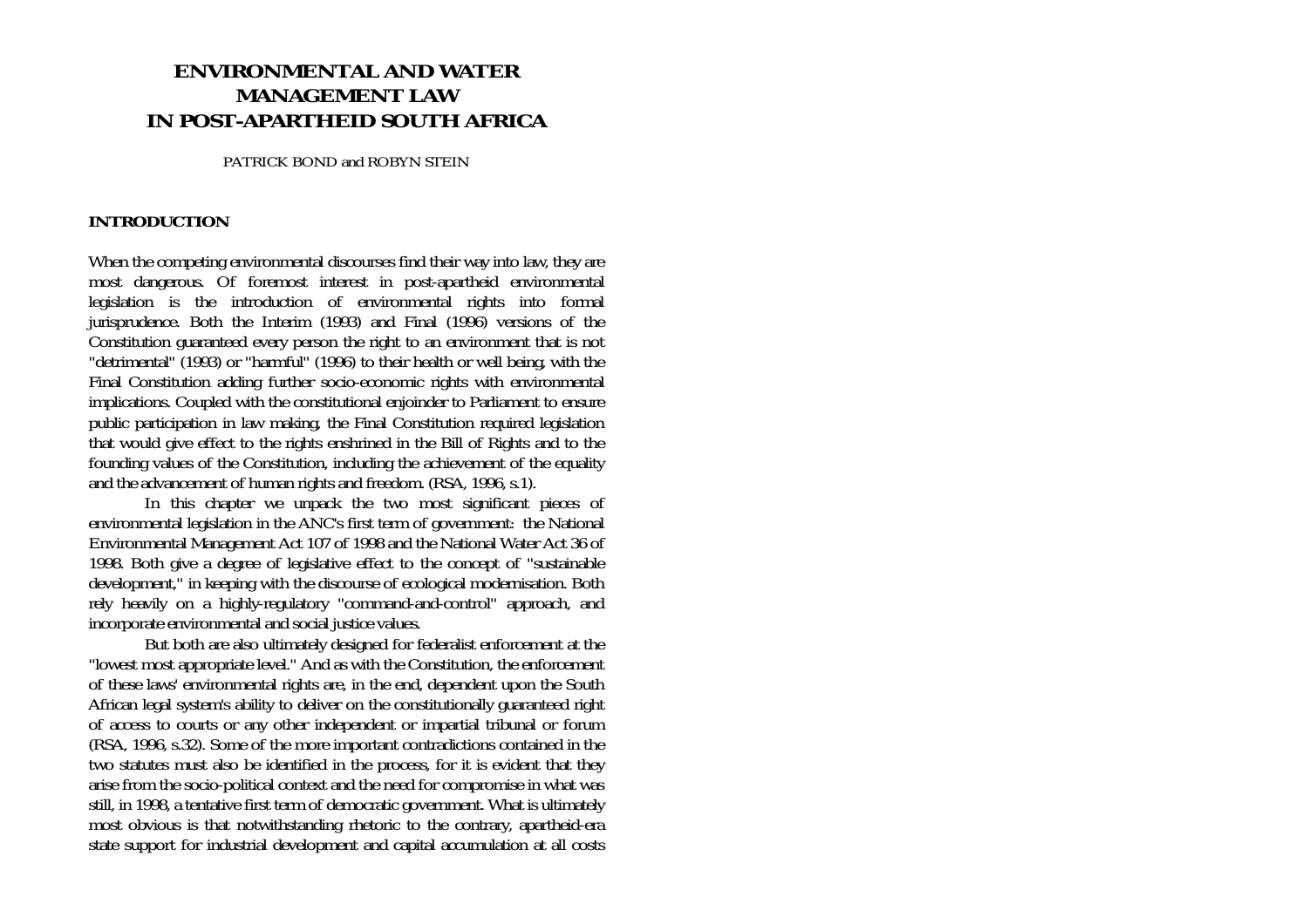was not significantly altered through the new laws.

# **THE NATIONAL ENVIRONMENTAL MANAGEMENT ACT**

The National Environmental Management Act (NEMA) came into effect in January 1998. It called for "co-operative environmental governance" -- a phrase derived from the Constitutional mandate (RSA, 1996, Chapter 3) that all spheres and organs of government are obliged to co-ordinate their actions -- by establishing principles to be taken into account in all decision making-processes affecting the environment. Apartheid-era South African environmental law, in contrast, was fragmented and disbursed amongst a wide variety of statutes and subordinate legislation and was administered by a multitude of regulatory authorities (Fuggle and Rabie, 1992). NEMA represents law-making in the ecological modernisation mode, for while insisting that "environmental management must place people and their needs at the forefront of its concern, and serve their physical, psychological, developmental, cultural and social interest equitably," it immediately switches to Brundtland-style sustainable development discourse, with a call for "socially, environmentally and economically sustainable" development (RSA, 1998a, s.3.2, 2.3). The idea of sustainability entails "the integration of social, economic and environmental factors into planning, implementation and decision-making so as to ensure that development serves present and future generations" (RSA, 1998a, s.1.29), which in turn follows from the Constitution's approach to "justifiable economic and social development" (RSA, 1996, s.24.b).

 Thus NEMA (RSA, 1998a, s.2.4.a) stipulates avoidance (or where that is impossible minimisation and remedy) of "the disturbance of ecosystems and loss of biological diversity...; pollution and degradation of the environment...; disturbance of landscapes and sites that constitute the nation's cultural heritage...; [and] waste..." It continues by insisting

> that the use and exploitation of non-renewable natural resources is responsible and equitable, and takes into account the consequences of the depletion of the resource; that the development, use and exploitation of renewable resources and the ecosystems of which they are part do not exceed the level beyond which their integrity is jeopardised; that a risk-adverse and cautious approach is applied,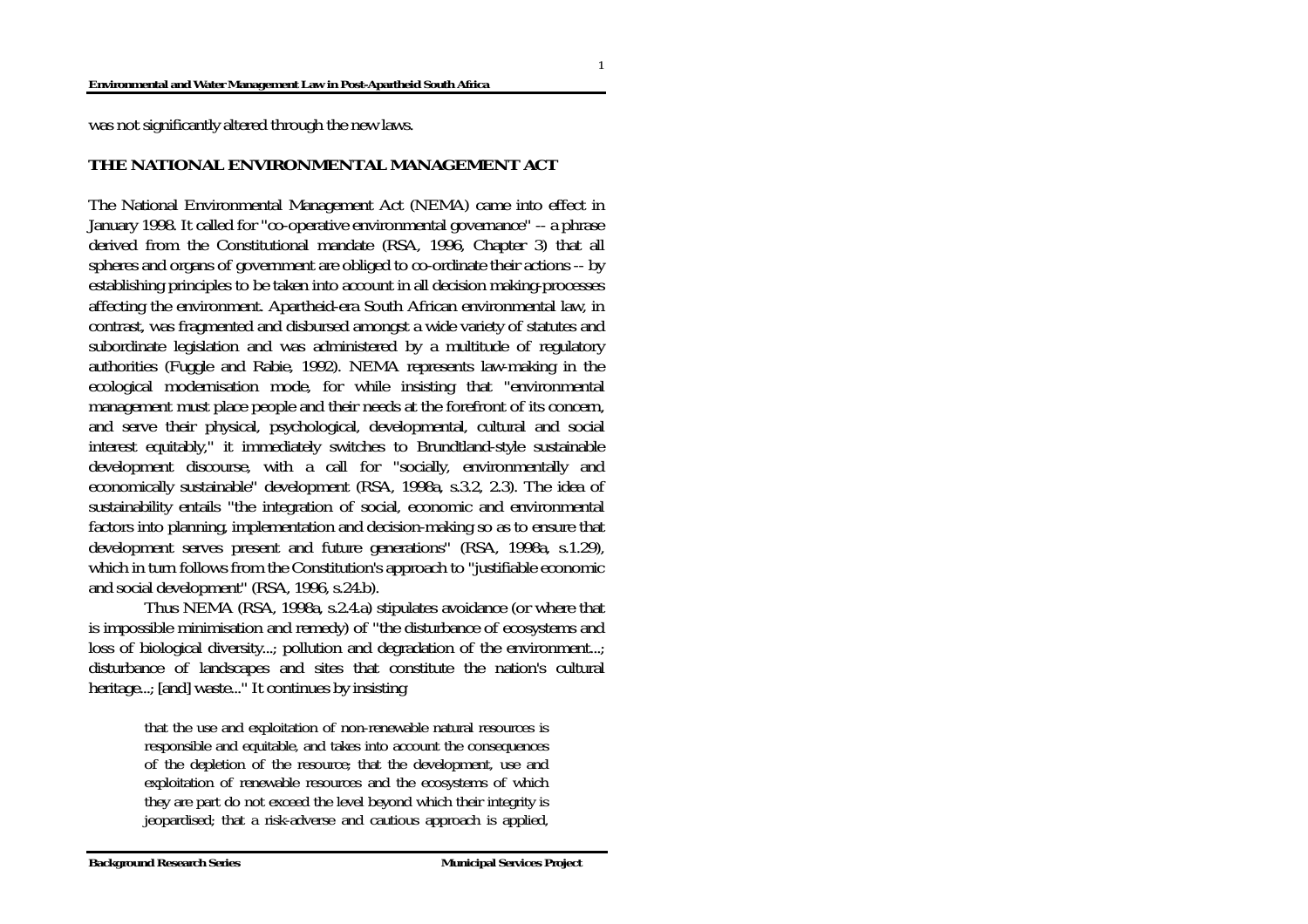which takes into account the limits of current knowledge about the consequences of decisions and actions; and that the negative impacts on the environment and people's environmental rights be anticipated and prevented, and where they cannot altogether be prevented, are minimised and remedied.

Hence prevention is better than cure, but qualifications are made consistently so that sources of environmental harm and damage located in the existing mode of production are ultimately not challenged.

 But here too an environmental justice thread is woven into the legal rhetoric. NEMA's founding principles recognised that "environmental justice must be pursued so that adverse environmental impacts shall not be distributed in such a manner as to unfairly discriminate against any person, particularly vulnerable and disadvantaged persons" (RSA, 1998a, s.2.4.c). But "adverse environmental impact" is not defined, and although it capable of wide interpretation, there is a threat that a narrow reading of NEMA's definition of "environment" will nullify the broader social intent of the principle. For that foundational definition (RSA, 1998a, s.1.11) -- "the surroundings within which humans exist and that are made up of -- the land, water and atmosphere of the earth; micro-organisms, plant and animal life; ... the interrelationships among and between them; and the physical, chemical, aesthetic and cultural properties and conditions of the foregoing that influence human health and wellbeing" - is, after all, an eco-centric approach which explicitly avoids clarifying in plain language *social, living and working environments* (Lukey, 1995, 40). In a context where a relatively untransformed judicial bench retains strong class, race, gender and other relations to the privileged of society, clear legislative language is vital, and NEMA's implicit distinction between human health and well-being, and environmental health and well-being, leaves the law more amenable to an ecotourist's conception of environmental sustainability than to someone from poor or working-class roots.

 To illustrate, while NEMA safeguards the refusal to do environmentally hazardous work (RSA, 1998a, s.29), this section is curiously silent on potential, threatened or actual health threats associated with particular work practices. The balance of convenience is clearly in the hands of employers, for workers are required to comply with technical and complex administrative requirements. There is, thus, access to environmental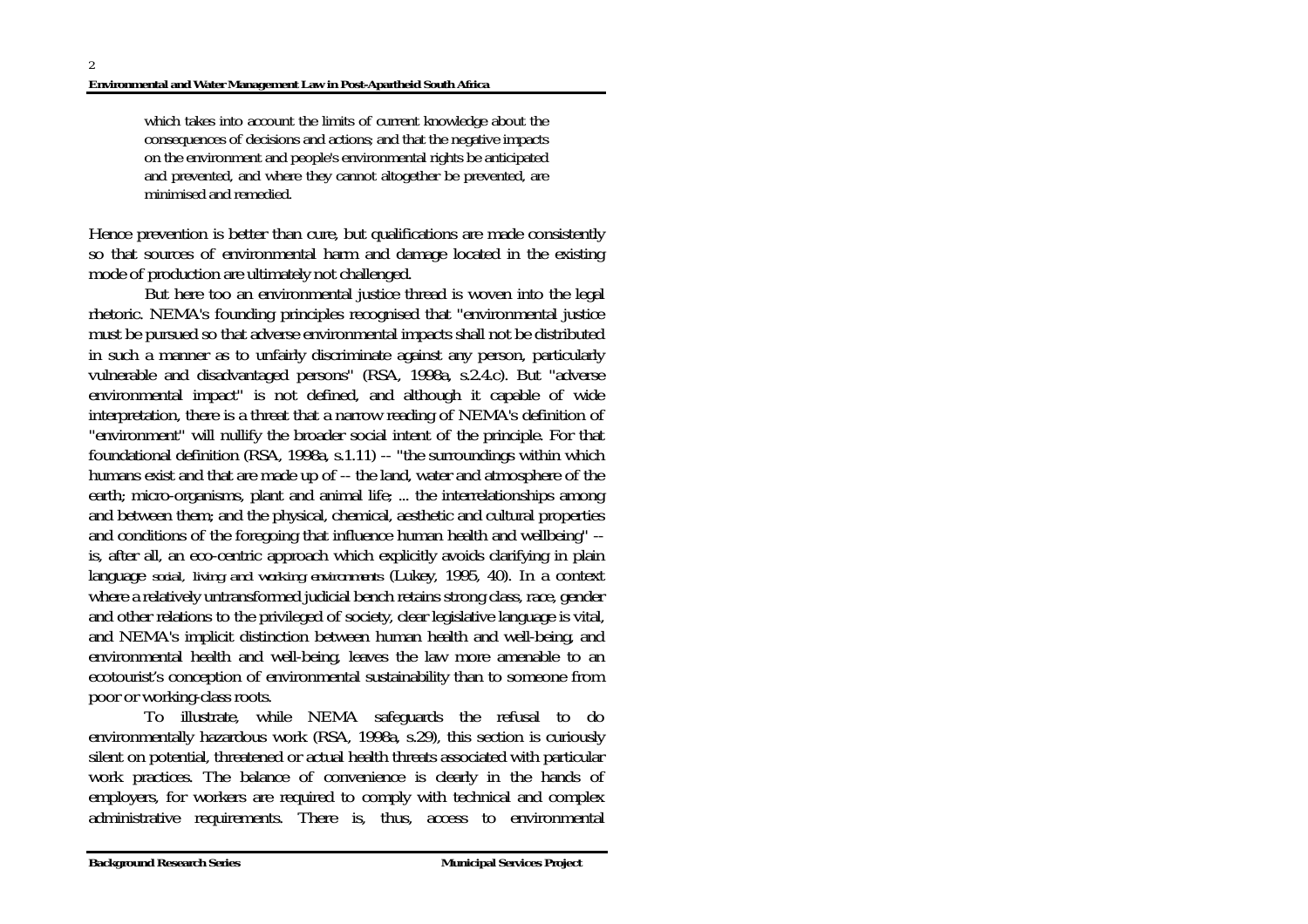information in NEMA -- including, under certain circumstances, privately-held information -- and added protection for whistle blowers (RSA, 1998a, s.30), yet the extent of employer disclosure will ultimately depend both upon Open Democracy legislation not yet passed by Parliament (where considerable pressure will be exerted by corporate interests), and regulations promulgated by the Minister of Environmental Affairs and Tourism. Such ministerial regulations must be "reasonable" (RSA, 1998a, s.30.2) -- i.e., objectively justifiable in the circumstances -- which leaves significant room for manoeuvre, particularly in an age of commercially-protected information. (As noted below, the regulations are subject to Parliamentary approval but nonetheless constitute "subordinate legislation.")

 In sum, NEMA's principles are internally qualified or simply do not go far enough to address distributional issues, the root causes of environmental damage and harm, and practical power relationships on the legal battlefield.

 NEMA's compliance and enforcement provisions contain relatively far-reaching provisions which, at first blush, resonate with social and environmental justice values. But these provisions contain substantial terminological loopholes following compromises with key corporate-industrial interests. The "polluter-pays" principle is fundamental, requiring "every person, who causes, has caused or may cause significant pollution or degradation of the environment must take reasonable measures to prevent such pollution or degradation from occurring, continuing or recurring, or, insofar as such harm to the environment is authorised by law or cannot reasonably be avoided or stopped, to minimise and rectify such pollution or degradation" (RSA, 1998a, s.28.1). But again the qualifier "reasonable" can be invoked when there is any alleged economic hardship or job loss associated with pollution-control measures.

 Moreover, those who are obliged to take "reasonable measures" include the "owner of land and or premises, a person in control of land or premises or a person who has the right to use the land or premises on which or in which any activity is or was performed or undertaken; or any other situation exists, which causes, has caused or is likely to cause significant pollution or degradation of the environment" (RSA, 1998a, s.28.2). South Africa's legacy of brutal land dispossession and land tenancy should have suggested the need for sensitivity as to the relative priority given to *which* polluter must pay, and there is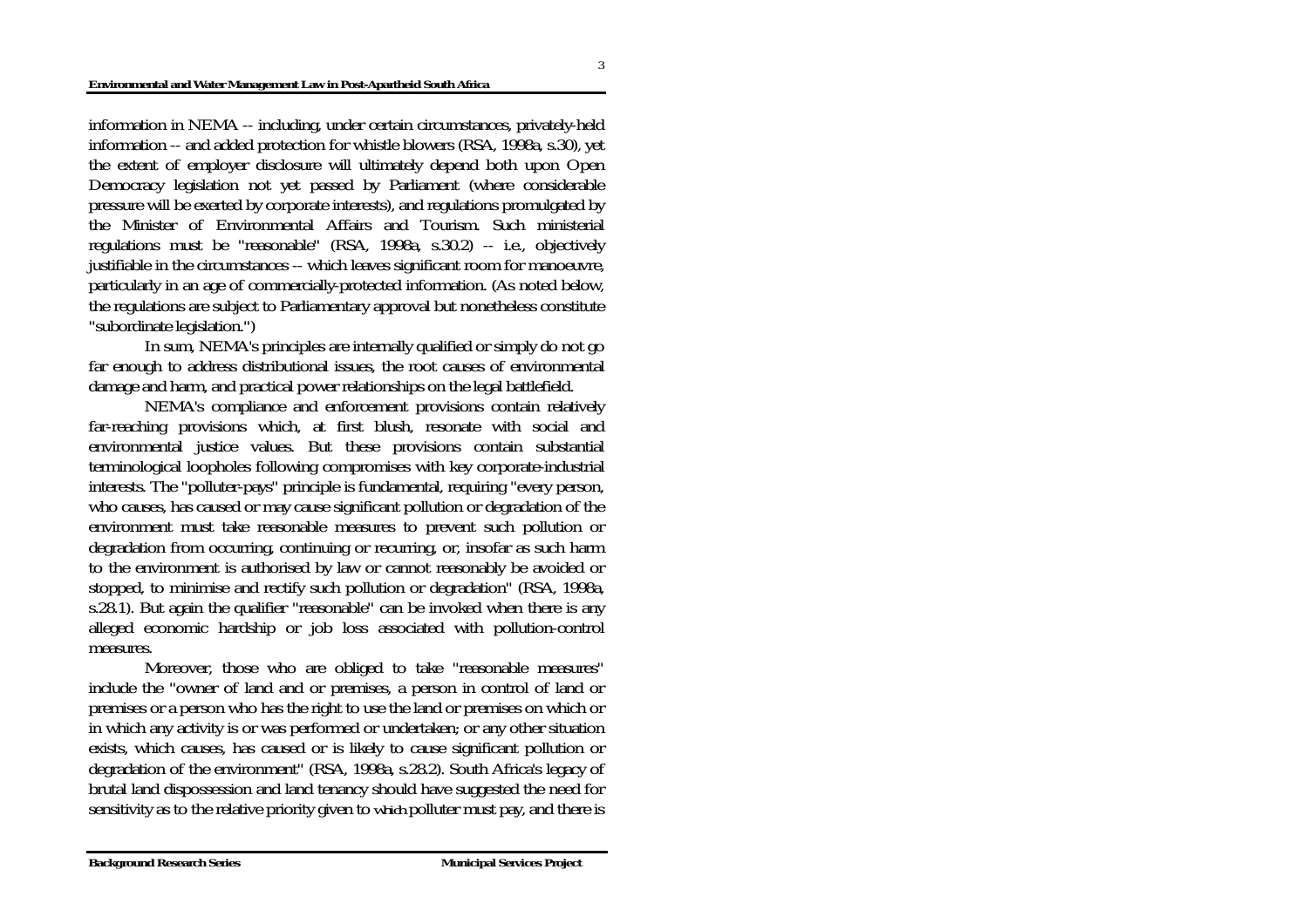4

### **Environmental and Water Management Law in Post-Apartheid South Africa**

very little prospect for prosecution of predecessors-in-title. For while NEMA boldly declares an intention to consider any person who "is or was responsible for, or directly or indirectly contributed to, the pollution or degradation or the potential pollution or degradation," there is no specification of whether, for example, lenders, technical specialists or predecessors-in-title can be brought into the liability net. As for costs that may be recovered, again these must be "reasonable," and no mention is made of indirect social costs.

 The provisions of the Constitution dealing with the enforcement of rights (RSA, 1996, s.38) are replicated and given effect in NEMA (RSA, 1998a, s.32), including the reintroduction of class action into the South African court process and cost protections for group-plaintiffs, but nonetheless these are premised on access to justice being available to all; given fiscal constraints and residual class privilege, this simply does not exist in South Africa. Court procedures continue to be alienating and extremely costly. Alternative means of private party dispute resolution are vaguely provided for in NEMA, but are not likely to make a substantial difference to the problem of access. In short, possibilities for integrating compliance and enforcement provisions given the existing system of civil and criminal justice do not appear to be in the least bit realistic.

 The Constitution (RSA, 1996, s.44.2) sanctions national government to set minimum uniform norms and standards regarding provincial and municipal legislation, with space given for specific and technical issues pertinent to regional and local settings. But again, in the interstices of practical legislative implementation in a context of a severely compromised transition process, semi-federalism has been repeatedly entrenched, and is evident in the supreme law of the land. Activists' concerns around uneven legislation and regulatory control in respect of the environment seemed to have been ignored in the Constitution. Environment and pollution control are "concurrent" national and provincial government legislative responsibilities, and even more worrying, exclusive legislative competence has been granted to the provinces and indeed to municipalities in regard to monitoring and regulating waste disposal (whether this includes hazardous waste disposal is left unclear). As a result, NEMA's chapter on integrated environmental management facilitates asymmetry in an already terribly uneven regulatory and administrative environment (RSA, 1996, Chapter 5). NEMA's weak conception of integrated environmental management also surrenders socio-ecological regulatory power to other (non-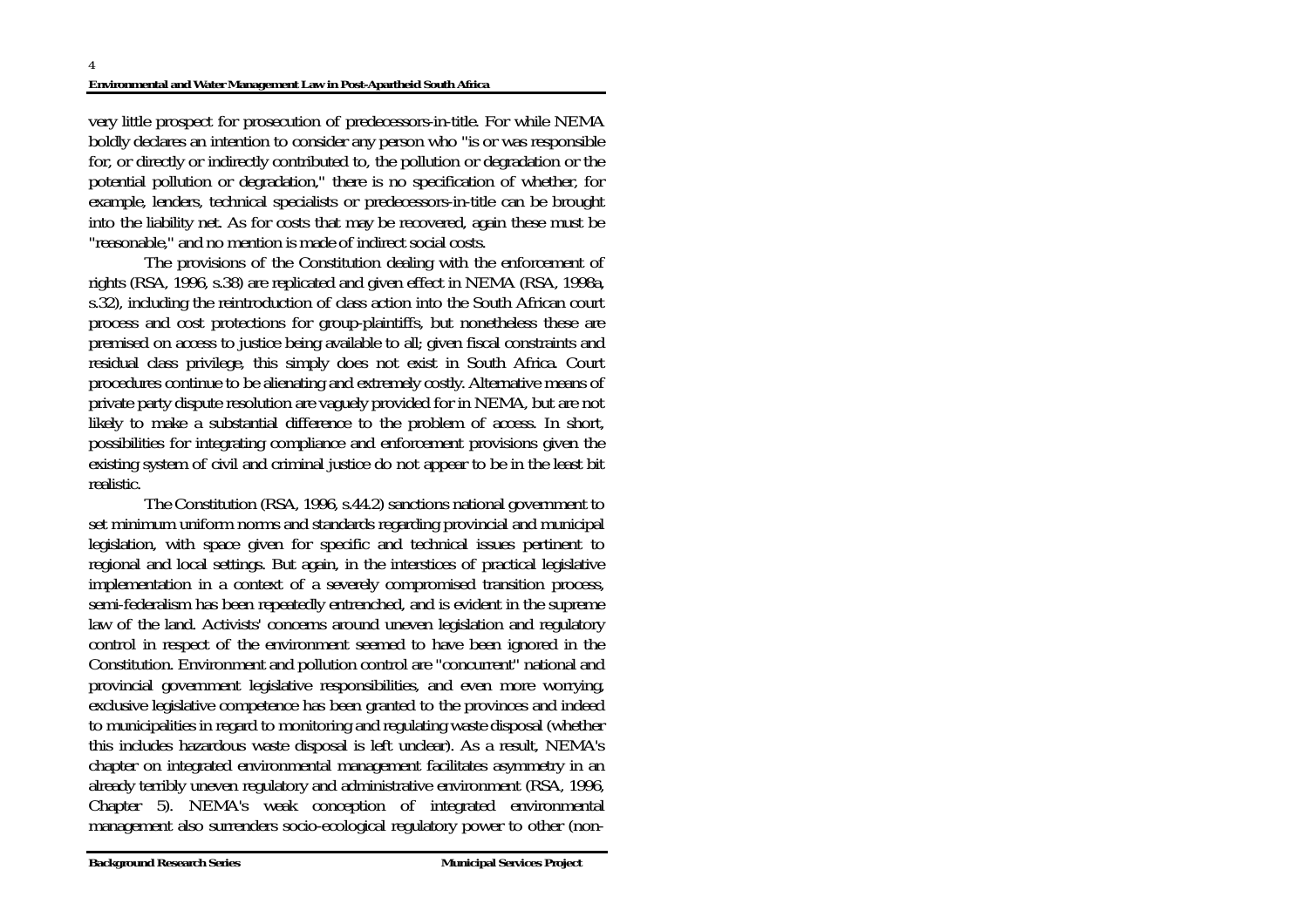environmental) national and provincial departments, with the result that the most significant polluters -- the mines -- will continue to enjoy protection from, for instance, the rigours of far-reaching impact assessments prior to commencement of prospecting or mining operations.

 Finally, in the spirit of ecological modernism, and despite the philosophical devolution of regulation to the lowest most appropriate level, environmental "co-regulation" and "self-regulation" find their way into NEMA (RSA, 1996, Chapter 8). Although paying lip service to control and also to community-based participation, NEMA leaves all meaningful powers to the prerogatives of the Environment Minister's executive lawmaking through regulation (RSA, 1998a, s.35.2).

## **THE NATIONAL WATER ACT**

The National Water Act (NWA) came into operation in October 1998, replacing a 1956 Water Act. Its core objectives are: (a) meeting the basic human needs of present and future generations; (b) promoting equitable access to water; (c) redressing the results of past racial and gender discrimination; (d) promoting the efficient, sustainable and beneficial use of water in the public interest; (e) facilitating social and economic development; (f) providing for growing demand for water use; (g) protecting aquatic and associated ecosystems and their biological diversity; (h) reducing and preventing pollution and degradation of water resources; (i) meeting international obligations; (j) promoting dam safety; and (k) managing floods and droughts (RSA, 1998b, s.2). As with NEMA, ecological modernism discourse underpins the NWA, particularly the calls for sufficiency and sustainability (undefined) in the public interest and the facilitation of social and economic development. In the Brundtland mode, intergenerational equity and the meeting of basic human needs are fundamental provisions. Yet the extent to which the NWA legislates the protection, use, development, conservation, management and control of water resources, in relation to the country's vast unmet human needs, is nevertheless questionable.

 Here the NWA's concept of an abstract "Reserve" of water resources to meet both basic needs and the integrity of aquatic ecosystems is a key international legal innovation. But the basic needs provision is itself reliant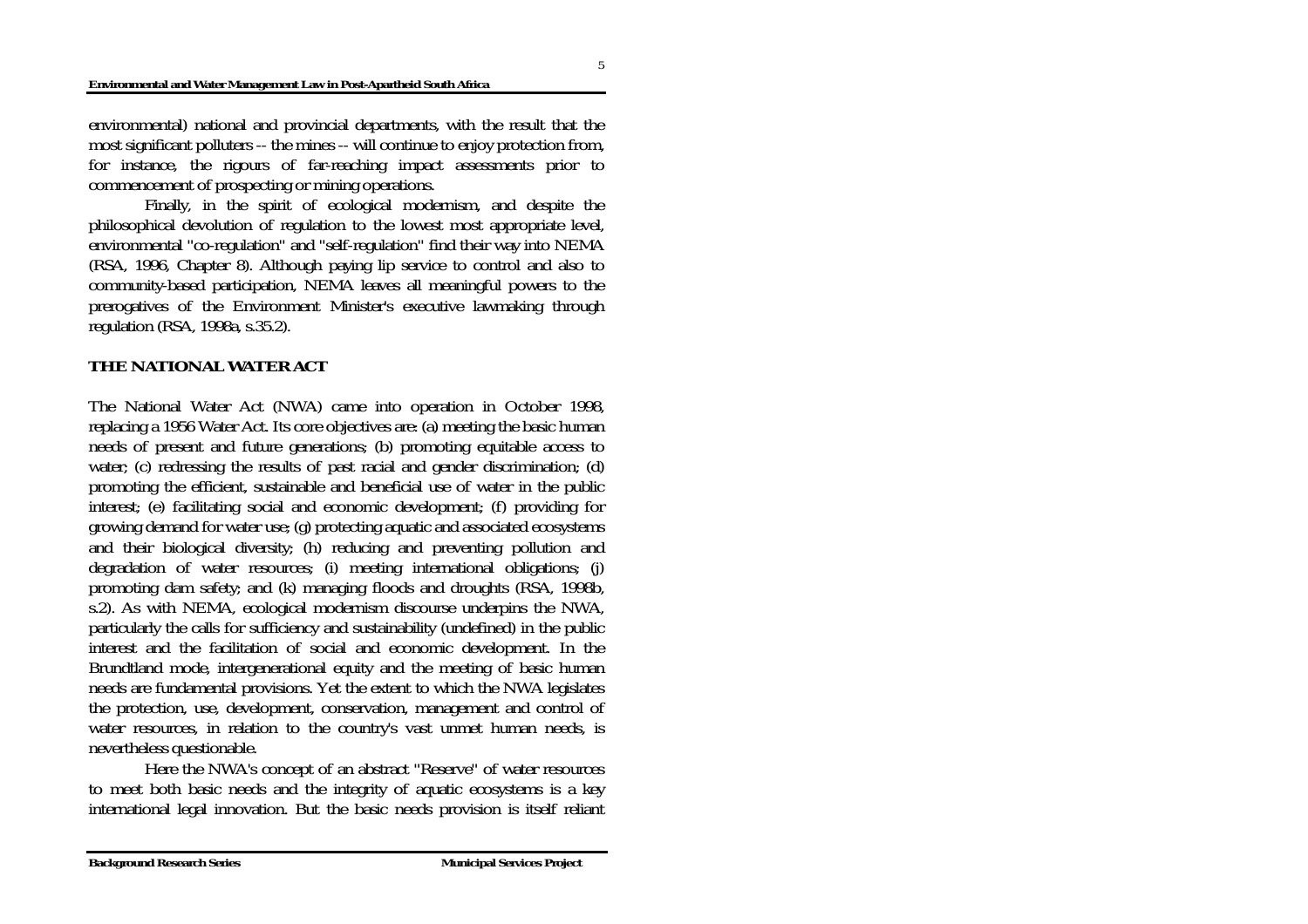upon interpretations of a 1997 Water Services Act, the constitutionallyenshrined rights of access to sufficient water (RSA, 1996, s.27) and environmental rights as discussed above. Those interpretations are, unfortunately, subject to the vagaries of administrative decision-making and regulatory prescription by the Minister of Water Affairs and Forestry.

 The lack of clarity on meeting basic needs is carried through to the pricing strategy provided for in the NWA (RSA, 1998b, s.56), which obliges the Water Minister to "consider measures necessary to support the establishment of tariffs by water service authorities," and in particular to "make allowance" for lifeline and progressive block tariffs. Yet neither the NWA nor the Water Services Act provide clues as to what is meant by a lifeline tariff, which gives rise to somewhat arbitrary determinations of the "minimum" amount of water per day to required to sustain human life and hygiene. For the ANC's first term in office, and indeed for the foreseeable future, the RDP *short-term* objective of 25 litres per person per day is used, and has become not a minimum in actual water projects, but the effective *maximum* for which small pipes are installed. Nor is this amount guaranteed as a free entitlement; as noted above, official policy is that marginal cost should be met by consumers. Thus though laudable for including the recognition of sufficient water for basic human needs, the NWA suddenly stops short, in the modernist mode, of granting the full ambit of this notion. The threat and reality of water cut-offs have actually intensified over the ANC's first term, as a result of a burgeoning municipal fiscal crisis (following from a dramatic reduction in central-local intergovernmental grants), and an extremely tough "credit control" mandate given municipalities by DCD.

 Interpretation of these issues will again be left to the courts, which remain a highly inadequate forum for the environmental and social justice values mandated by the Constitution. Moreover, the NWA's administration will ultimately take place by delegation (although the NWA makes it clear that this does not mean devolution), at the level of an anticipated 13 "water management areas" such as catchments or regions. But administrative discretion is again fundamental to the management of these areas. To replace apartheid-era irrigation boards in rural areas, which represented pockets of white agrarian power, the NWA provides for "water user associations," i.e., representative "cooperative associations of individual water users who wish to undertake water related activities for their mutual benefit" (RSA, 1998b, Chapter 8). Yet given the existing power and distributional imbalances as well as South Africa's failed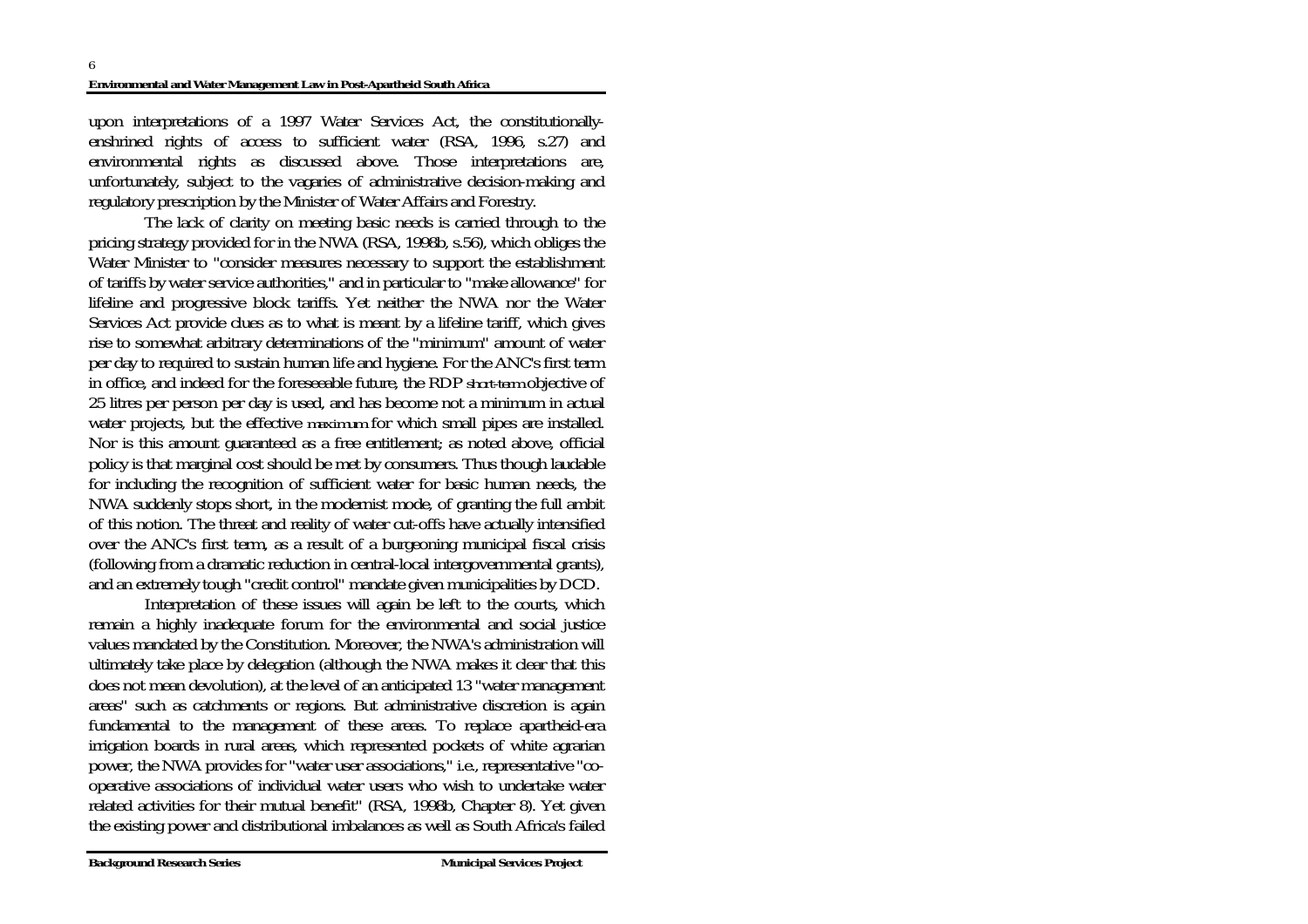land redistribution programme, the NWA is remarkably silent on ensuring the desired transformation.

 Despite its "localised," "most appropriate level" approach to water resource management, the NWA contradicts itself by providing for ultimate *national* government responsibility as "public trustee" of South Africa's water resources (RSA, 1998b, s.3). The Minister has responsibility for ensuring that water is allocated "equitably" and used "beneficially" in the public interest, while promoting environmental values (RSA, 1998b, s.3.2). The practical effect is the juxtaposition of central power, regulation and control with delegated or localised power and control, which throws into question effective participatory democracy at the water management area level.

 The NWA proceeds to introduce a wide definition of "water use" (RSA, 1998b, s.21), including abstraction of water from a water resource, storing water, impeding or diverting the flow of water as well as the discharging or disposing of water found underground if this is necessary for the efficient continuation of an activity or for the safety of people (i.e., in underground mining operations). The NWA constitutes a legislative shift from a system which facilitated acquisition of private use rights in water to a public system where allocation of water use rights is administratively determined on a licensing basis, which in turn will be influenced by an abstract water market as set out in the pricing policy. Riperianism, the doctrine developed in the South African Common Law, English law and apartheid law, is also abolished in the NWA.

 Yet here, too, where the opportunity arises for a great leap forward for social and environmental justice, the NWA gives protections to "existing lawful water uses" (RSA, 1998b, s.32), i.e., "during a period of two years immediately before the date of commencement of this Act; or which has been declared an existing lawful water use..." It is only through the compulsory licensing process (RSA, 1998b, s.43-48) that existing lawful water uses are ultimately challenged, but this is constrained by the spirit of the orthodox economic approach, namely residual (and sacrosanct) property relations under the Riparian system. The point was to avoid challenge to the NWA on grounds of the Constitution's protection of private property. But as a result, payment of compensation can be claimed where "severe prejudice to the economic viabilty of an undertaking" has resulted in "financial loss suffered in consequence" of a lesser water use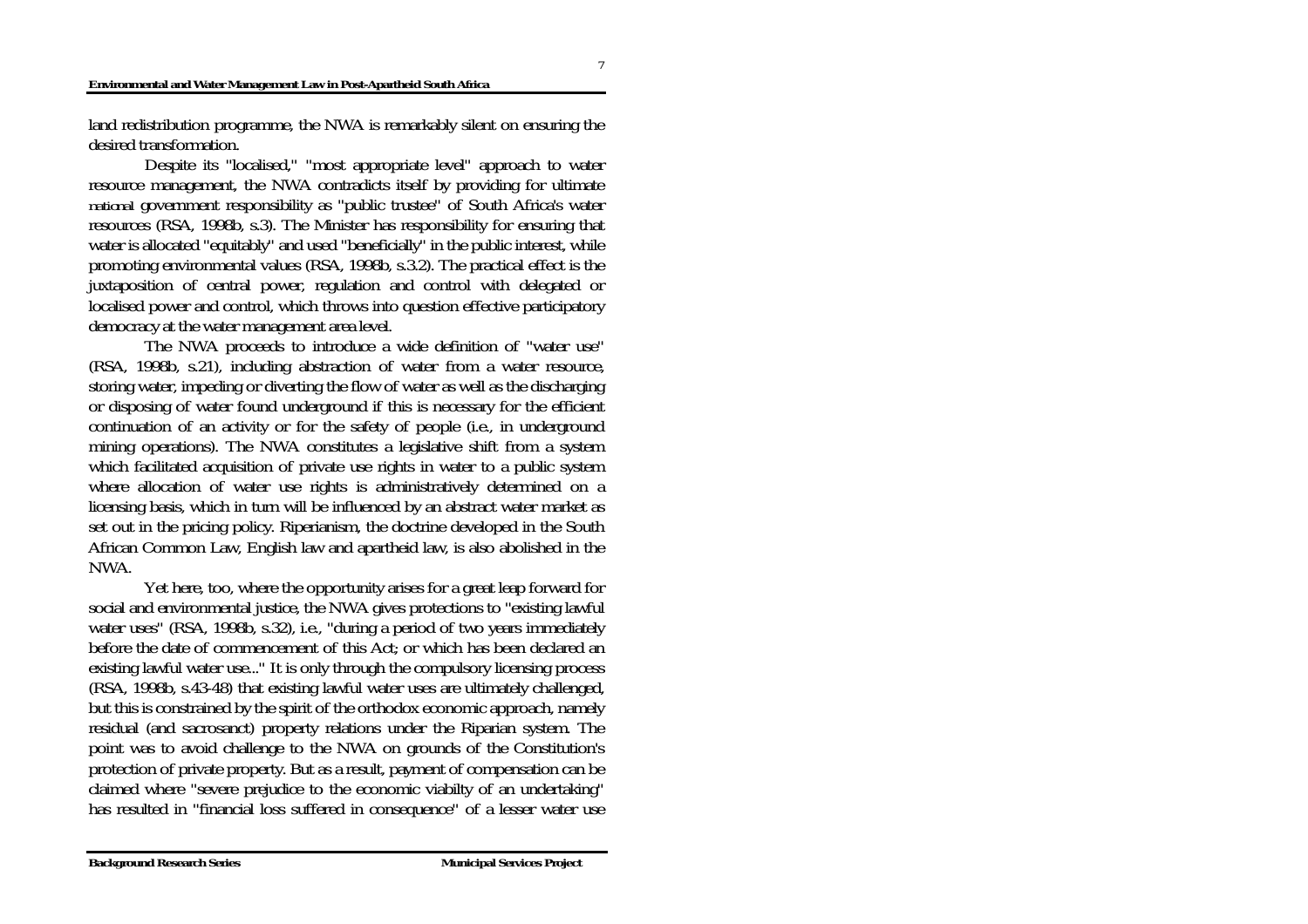being authorised or a substantial reduction in water use imposed through the compulsory licensing process (RSA, 1998b, s.22.6). The budget for the Department of Water Affairs and Forestry does not, however, contain provision for major compensations, and indeed the water services budget came under fierce attack -- at one point suffering mid-year cuts of 67% -- from the Department of State Expenditure during the mid-1998 period of foreign financial turmoil, which in turn catalysed intensified fiscal discipline.

 With respect, too, to pollution, economic principles associated with ecological modernisation -- particularly the "internalisation of externalities" - impinge upon social and environmental justice, for while the NWA contains a relatively more stringent polluter-pays provision that its predecessor, once again the "measures" provided for are qualified by the test of "reasonableness." Clean-up or mitigation costs may be recovered from persons "jointly and severally," and the NWA creates an offence of criminal negligence in regard to water pollution; but this is ultimately dependent upon prosecution through the courts.

 Though written in apparently more plain and accessible language than the NEMA, ultimately the fulfillment of the rights guaranteed in the NWA are dependent upon the say-so of a water tribunal (established under the NWA) and the courts. Again, given South Africa's untransformed civil and criminal and justice system, serious concern arises as to the extent to which the NWA will deliver meaningful social and environmental justice. And given South Africa's extraordinary maldistribution of water resources, the NWA's light treatment of redistribution and its somewhat fickle provisions for implementation together raise serious concerns as to whether any progress to "equity," repeated so often in the NWA, will occur in reality.

### **CONCLUSION**

In short, both laws and their implementation will very likely amplify the core political dynamics damaging the South African environment. On the one hand, we witness the tendency for government to talk eloquently about environmental justice (without any intention, though, of carrying forward the necessary radical transformation of economy, society and environment). On the other, the tools of ecological modernisation are often invoked – yet they are applied in a manner that never truly challenges the power of capital, thanks to